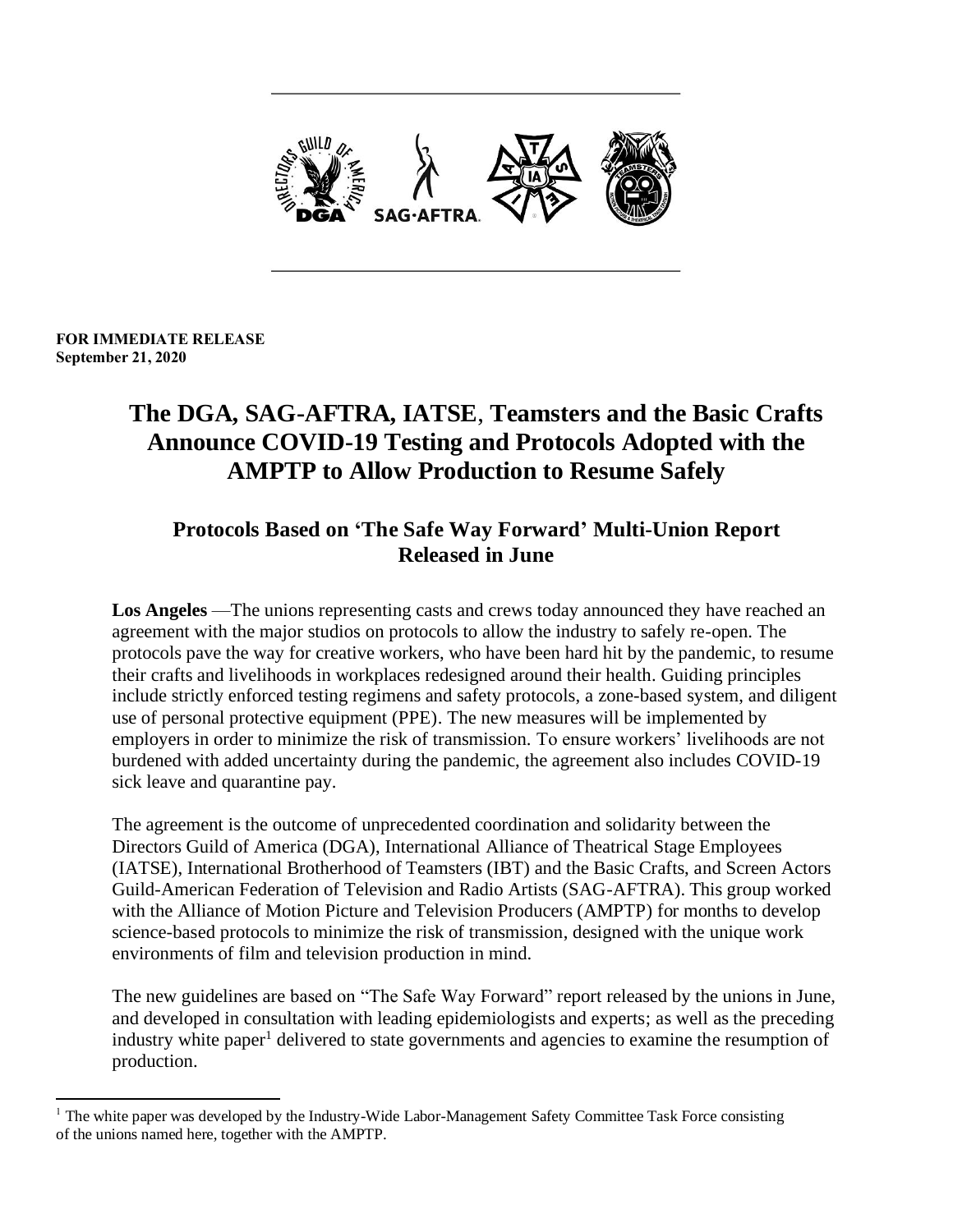Key highlights include:

- **Comprehensive, Mandatory Testing Regimens**
	- o Every member of the cast and crew will be tested before their first day of work to ensure they are not actively infected with the novel coronavirus that causes COVID-19.
	- o Cast and crew members in the production environment will subsequently undergo a regular testing protocol during the course of their work on the production.
	- o Lab-based PCR tests, the gold standards of COVID-19 testing accuracy, or rapid PCR tests used in conjunction with lab-based PCR tests, will be allowed. Antigen and antibody tests are not acceptable.

## • **Testing Frequency & The Zone System**

- o In order to ensure the different sections of the production environment are tightly controlled, the agreement requires the implementation of a specialized "Zone" system laying out barriers within which those on set can flow based on proximity to cast, level of testing, PPE and the extent to which physical distancing can be observed in the performance of their work.
- o Given that performers are uniquely vulnerable because they are not able to utilize PPE and physical distancing when cameras are rolling, the agreement requires more frequent testing — of at least three times a week — for performers as well as those with whom they come into close contact, referred to as "Zone A."
- o All other individuals in the production environment will utilize physical distancing and PPE at all times. Those who work on set, but not when performers are present without PPE ("Zone B"), must be tested at a minimum of once a week.
- o Workers in production areas other than the set, such as the production office ("Zone C"), must be tested at a minimum of once every two weeks.
- o Remote workers associated with the production, but not working in the production environment ("Zone D"), will be tested prior to their first day of employment.

#### • **Dedicated COVID-19 Safety Monitoring & Enforcement**

o Each production will have a designated COVID-19 compliance supervisor responsible for safety compliance and enforcement, who will be accessible to cast and crew at all times during working hours. To ensure that safety protocols are being followed, the compliance supervisor or a member of their COVID-19 compliance team with training and authority will be physically present on the production from crew call to wrap. The production may hire additional people to work under the compliance supervisor to assist in carrying out the safety duties.

# • **Quarantine Pay & Sick Pay**

*Sick Leave*

o All employees will receive 10 days of COVID-19 paid sick leave, per producer. The leave can be used for any of the eligible COVID-19 events (e.g. testing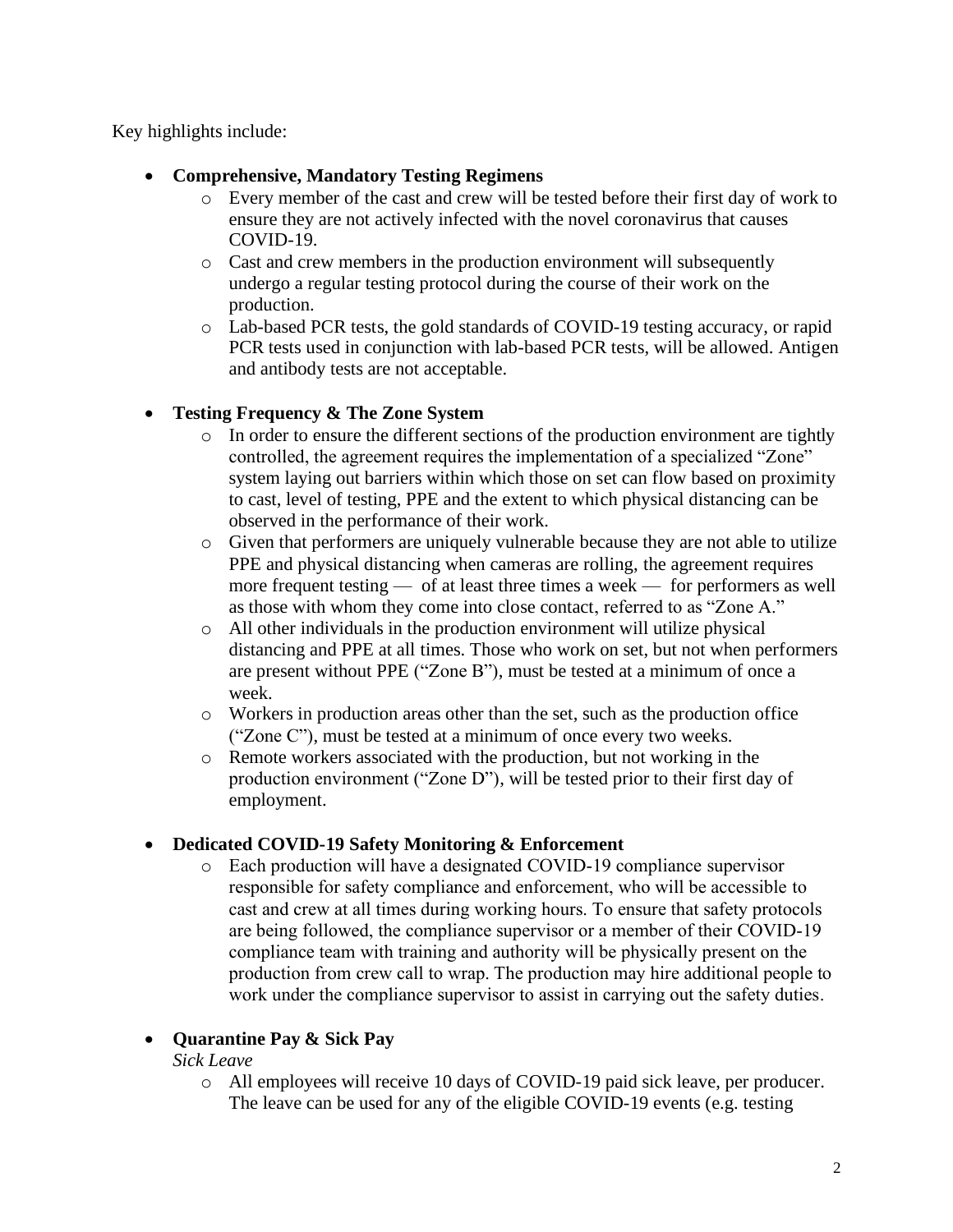positive, exhibiting symptoms, isolation or self-quarantines, or when a member of their household tests positive for COVID-19).

o Employees who go on COVID-19 sick leave will be reinstated once they have been cleared to return to work, so long as their position continues to exist.

### *Quarantine Pay*

o With certain limited exceptions, employees who are required to quarantine or isolate at the request of an employer, or as required by local law, will receive quarantine pay.

Additional information about the guidelines can be found on the unions' websites at: [www.dga.org,](http://www.dga.org/) [www.sagaftra.org,](http://www.sagaftra.org/) [www.iatse.net,](http://www.iatse.net/) [www.teamster.org,](http://www.teamster.org/) and [www.ht399.org.](http://www.ht399.org/)

**Thomas Schlamme, President, Directors Guild of America** said, "Getting everyone safely back to sets and back to telling stories in these difficult times has been critical for all of us. To overcome the challenges posed by our unique work, we collaborated with our friends at SAG-AFTRA, IATSE and the Teamsters, together with the Producers, to develop a comprehensive set of standards that will allow production to resume while minimizing the risk we, our families and our communities face during this pandemic. It has been a long and complicated journey, and none of it would have been possible without the collaboration and solidarity of our sister guilds and unions. At the DGA, we are forever indebted to the tireless efforts, perseverance and expertise of Steven Soderbergh, Paris Barclay and our entire COVID-19 Return to Work Committee, together with our National Executive Director Russell Hollander. We look forward to getting back to work and once again focusing our talents on telling stories for the world."

**Gabrielle Carteris, President, Screen Actors Guild-American Federation of Television and Radio Artists** said, "SAG-AFTRA members, along with their peers in other entertainment unions, are anxious to get back to work, but safety has to be the highest priority. This agreement establishes sensible, science-based protocols that allow members to return to doing the work they love while managing risk. I am grateful to our sister unions, who pulled together during this extended crisis, as well as to the studios for collaborating on this important issue."

**Matthew D. Loeb, International President, International Alliance of Theatrical Stage Employees** said, "Though this process was not easy, unprecedented inter-union collaboration and unwavering solidarity enabled our unions to achieve strong COVID-19 protections that will translate into tangibly safer workplaces."

#### **Thomas J. O'Donnell, Director, Teamsters Motion Picture & Theatrical Trade Division**

said, "At long last, I'm confident that these protocols, as rigid and thoughtful as those of any industry in America, will keep crew and cast safe as well as the communities they live and work in. I thank our fellow Film Unions for all their hard work and unprecedented solidarity. I also commend the Major Producers for doing the right thing by their employees in extraordinarily challenging times."

#### **Steve Dayan, Chairman of the Hollywood Basic Crafts Unions**

**Secretary-Treasurer, Teamsters Local 399** said, "These joint discussions with our sister guilds and unions to develop Return to Work Protocols with the AMPTP have been truly historic. Together we have carefully reviewed the roles of every crew member involved in production and have fought hard to protect each craft and classification as if they were our own members. We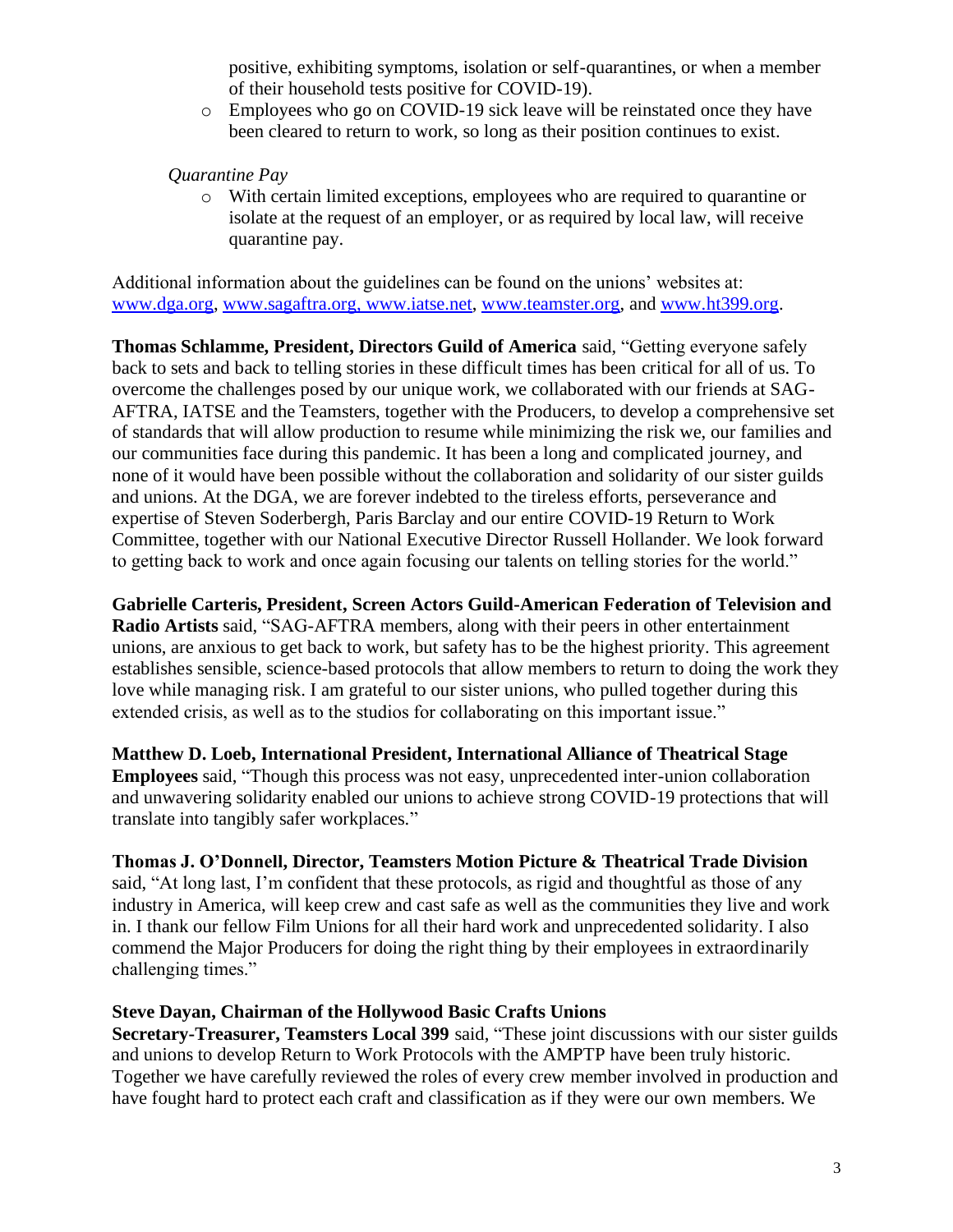not only shared a common goal of health and safety on the job, but also the preservation of all jobs throughout our Industry in this new COVID-19 world. On behalf of the Basic Crafts and all Teamster Locals in the 13 Western States, we are grateful for this collaborative effort and for the solidarity exhibited throughout the entirety of this process. After 6 months of addressing the devastating impact of COVID-19 on our members, we are ready to support them in their safe return to work and we will continue to advocate for their health and safety every step of the way."

# # #

# **ABOUT THE DGA**

In the more than 80 years since its founding in 1936, the DGA has fought for the economic and creative rights of its members; protected their ability to financially benefit from the reuse of their work; established strong pension and health plans; and established jurisdiction in new technologies and distribution platforms. Today we represent more than 18,000 directors and members of the directorial team working in film, television, commercials, new media and other audiovisual media.

## **ABOUT SAG-AFTRA**

SAG-AFTRA represents approximately 160,000 actors, announcers, broadcast journalists, dancers, DJs, news writers, news editors, program hosts, puppeteers, recording artists, singers, stunt performers, voiceover artists and other entertainment and media professionals. SAG AFTRA members are the faces and voices that entertain and inform America and the world. A proud affiliate of the AFL-CIO, SAG-AFTRA has national offices in Los Angeles and New York and local offices nationwide representing members working together to secure the strongest protections for entertainment and media artists into the 21st century and beyond. Visit SAG-AFTRA online at [sagaftra.org](http://sagaftra.org/)

# **ABOUT IATSE**

The International Alliance of Theatrical Stage Employees or IATSE (full name: International Alliance of Theatrical Stage Employees, Moving Picture Technicians, Artists and Allied Crafts of the United States, Its Territories and Canada), is a labor union representing over 150,000 technicians, artisans and craftspersons in the entertainment industry, including live theatre, motion picture and television production, broadcast, and trade shows in the United States and Canada.

# **ABOUT IBT MOTION PICTURE DIVISION:**

The Motion Picture Division of the International Brotherhood of Teamsters represents nearly 20,000 Teamsters in North America who work on feature, television, commercial, and theatrical productions produced across the United States, Canada and around the globe.

# **ABOUT HOLLYWOOD BASIC CRAFTS:**

The Hollywood Basic Crafts are comprised of approximately 7,500 members that are part of Teamsters Local 399, IBEW Local 40, LiUNA! Local 724, OPCMIA Local 755 and UA Plumbers Local 78. Each Local represents the hard working men and women operating behind the scenes to ensure the success of feature and television production. The Hollywood Basic Crafts Unions represent a wide variety of classifications within the Motion Picture Industry such as: drivers, location professionals, casting directors and associates, animal trainers, wranglers,